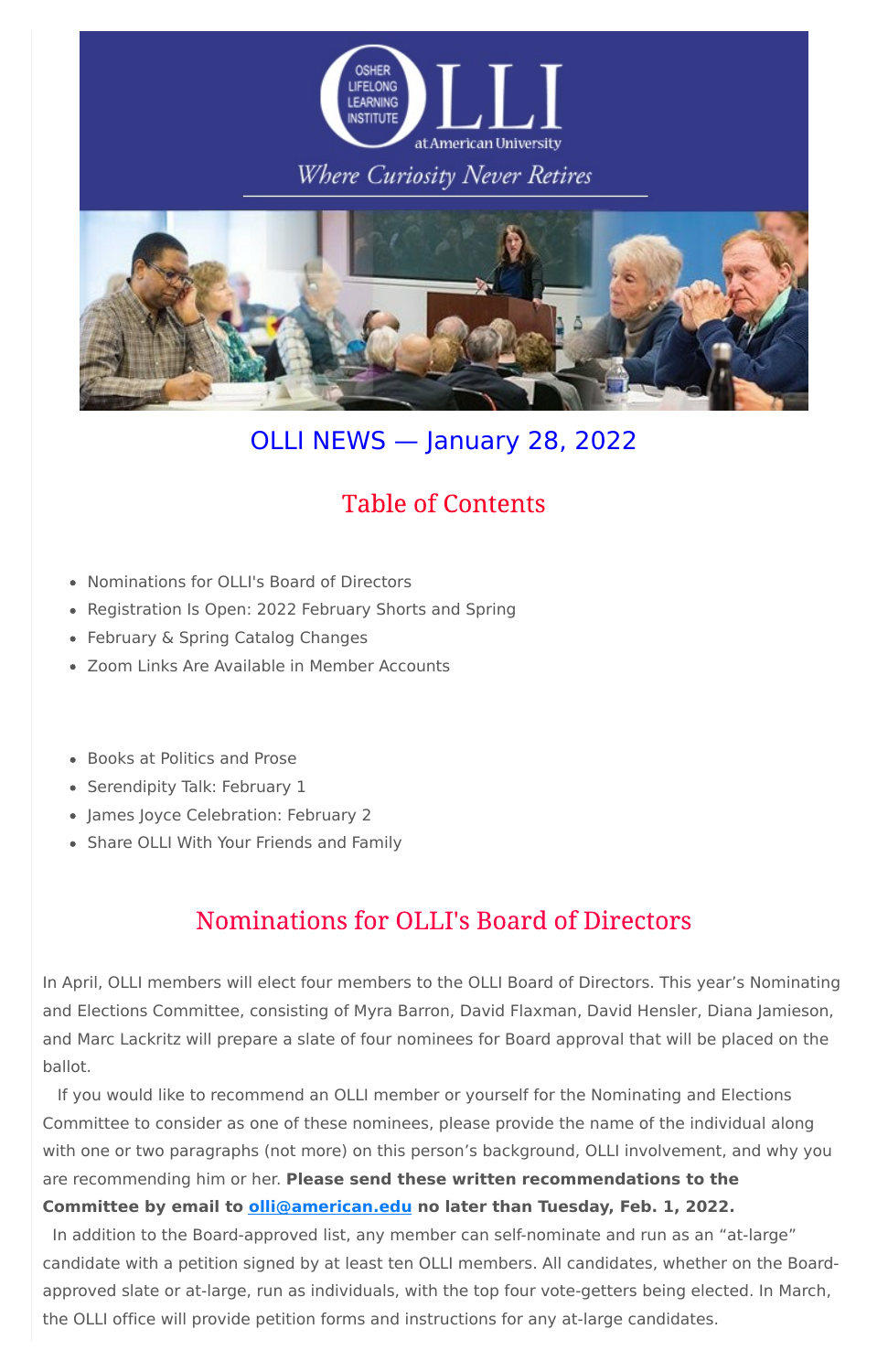When considering a recommendation or an at-large candidacy, please keep in mind the expectations for OLLI Board Members. Directors are expected to make every effort to attend Board meetings. Directors are expected to support OLLI's development efforts as one of their philanthropic priorities. Ours is a working board and Directors are expected to participate actively in meetings and the activities of OLLI at AU. Attendance at special events, e.g., Open House, Town Hall, Annual Meeting, is strongly encouraged. Directors must retain their membership in OLLI for the duration of their term. Board members may serve as chairs of committees, although this is not required. Committee membership is, however, strongly encouraged.

Directors are elected for one three-year term, with the opportunity to run for a second consecutive term. **Don't forget, if you have a great suggestion for a new Board Member, the Nominating and Elections Committee would like to know who it is and the reasons for your recommendation by February 1, 2022.**

# **Registration Is Open**

## **Registering Online Keeps You Up to Date!**

Registering online is the easiest way to be sure of the format of your selected classes. There have been quite a few changes since the catalog was published, mostly related to class format, and these changes are reflected in real-time in the online registration section of the website. You can also go to the **[February](https://www.olli-dc.org/feb_spring_catalog_changes) and Spring 2022 Catalog Changes** page to view changes. This page is updated as soon as changes come in.

### **Class Size and the Lottery**

Class sizes are determined by Study Group Leaders' requests, classroom capacity, and the office. If a study group is oversubscribed on Lottery Day, registrations in that class are subjected to a random, computerized lottery. Members who are not selected for said study group are put on a waitlist and will be emailed by the office if space becomes available.

#### **February Shorts**

The February Shorts will be held **online via Zoom** for two weeks: **February 7-11** and **February 14- 18**. Each Short course runs for 2, 3, 4, or 5 days during one of the two weeks. You may register for up to three courses for the \$75 fee. **Your course selections do not have to be all within the same week. The last day for adds/drops or refunds is Friday, February 4.**

**View Feb Shorts and [register.](https://www.olli-dc.org/shorts_courses)**

## **Spring Semester**

The Spring Semester is **March 7-May 13.** Currently, OLLI is continuing plans to offer classes in three formats: **In-Person Only, Online Only,** and **Hybrid.** Courses meet once a week for 7-10 weeks. The \$300 membership fee allows you to sign up for three courses before the lottery. After the lottery, when you have received your class assignment letter, you can add a **fourth study group** by logging into your account. **Make sure to register before the Spring lottery on Tuesday, February 15.**

**View Spring [Semester](https://www.olli-dc.org/view_all_study_groups) and register.**

**February & Spring Catalog Changes**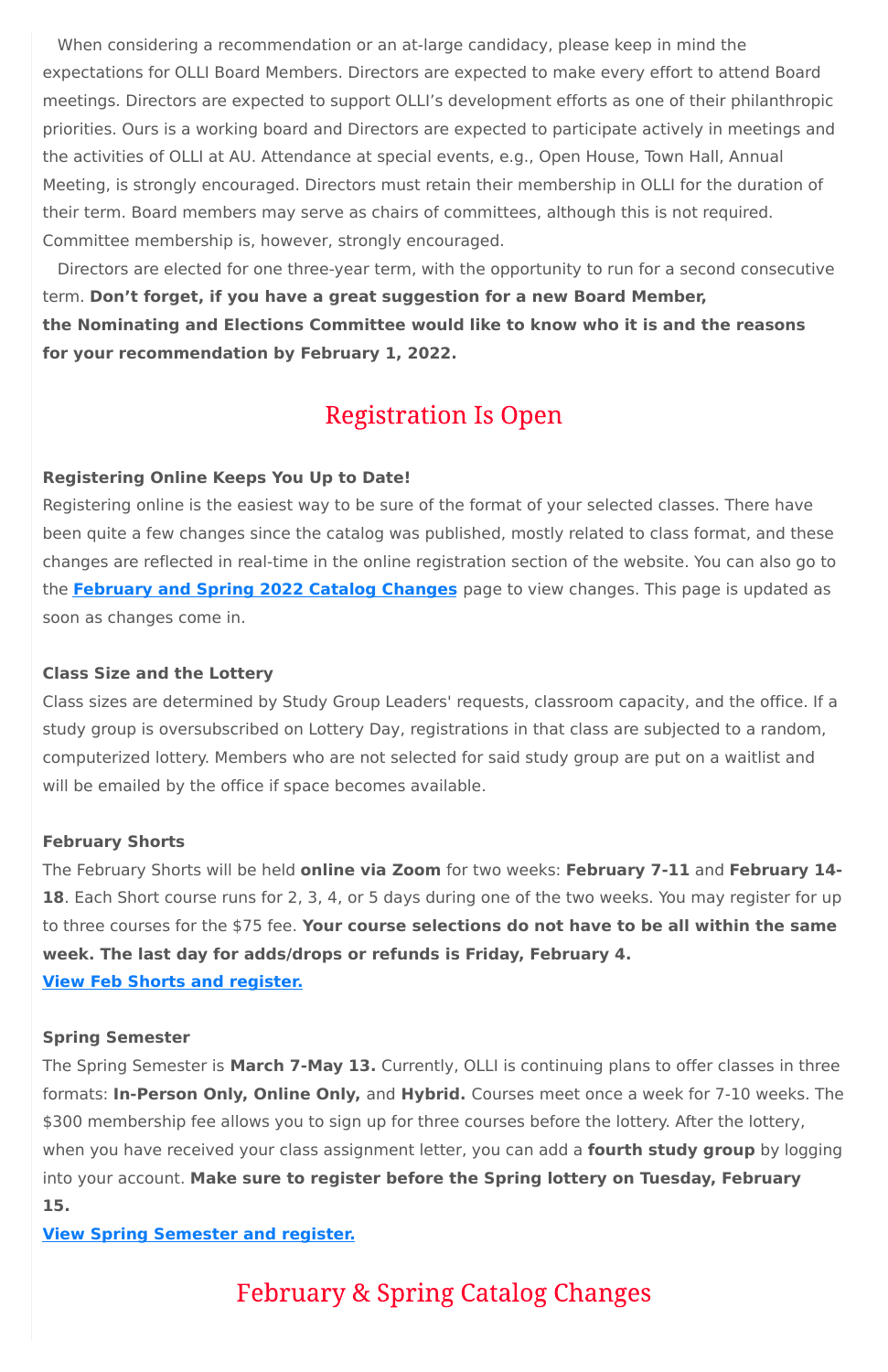To view catalog changes at any time, visit the **[February](https://www.olli-dc.org/feb_spring_catalog_changes) and Spring Catalog Changes** page.

#### February Shorts

**\*\*All Feb Shorts courses are now online.\*\***

**956: 21st-Century Art:** No reading is required.

The following Feb Shorts are CANCELLED:

**911: The Development of Financial Legislation 943: Relativity 951: Sound Revolutions—A Brief History of Recorded Sound 955: Introduction to Creative Stamping 962: Lady Chatterley's Lover: Then and Now 964: Book and a Movie**

#### Spring:

**113: Shakespeare's Political Theory:** Now meets Mondays at 11:45 AM, starting March 7. **148: James Madison: Political Theorist and Politician:** Format has changed to ONLINE. **171: Current Events and Public Policy I:** Format has changed to ONLINE. **172: Current Events and Public Policy II:** Format has changed to ONLINE. **200: The Neuroscience of Conflict:** Format has changed to ONLINE. **254: The World of Tricksters—from Loki to Banksy:** Format has changed to ONLINE. **444: Algorithms—How Machines Think:** CANCELLED **611: Hebrew Conversation for Beginners:** Conversational Hebrew Quick and Easy **633: Wallace Stevens and Company:** Format has changed to ONLINE. **646: How to Wash A Child's Heart:** Format has changed to ONLINE. **653: Plagues We Have Known:** Format has changed to ONLINE. **655: Early Twentieth-Century American Fiction:** CANCELLED **690: Anglo-Indian Novels: The Raj, Its Aftermath, and Diaspora:** Format has changed to ONLINE.**703: America's Rise and... Decline:** CANCELLED **782: The Transformation of China-From Traditional China to Mao:** Format has changed to ONLINE.

## Zooms Links Are Available in Member Accounts

If you accidentally delete the daily e-mail with your class Zoom link, or cannot find it again, you can

access the Zoom link for each of your classes by logging into your OLLI member account on the **[website](https://www.olli-dc.org/)**. The first page to come up will be the one that lists your classes (see image below). Under each class you will find the Zoom link for that class. Click the link to go into your class at the specified time. If you leave this page and need to get back, simply click your name (hyperlinked in blue) at the top of the page. View a **video [tutorial](https://vimeo.com/666099470)**.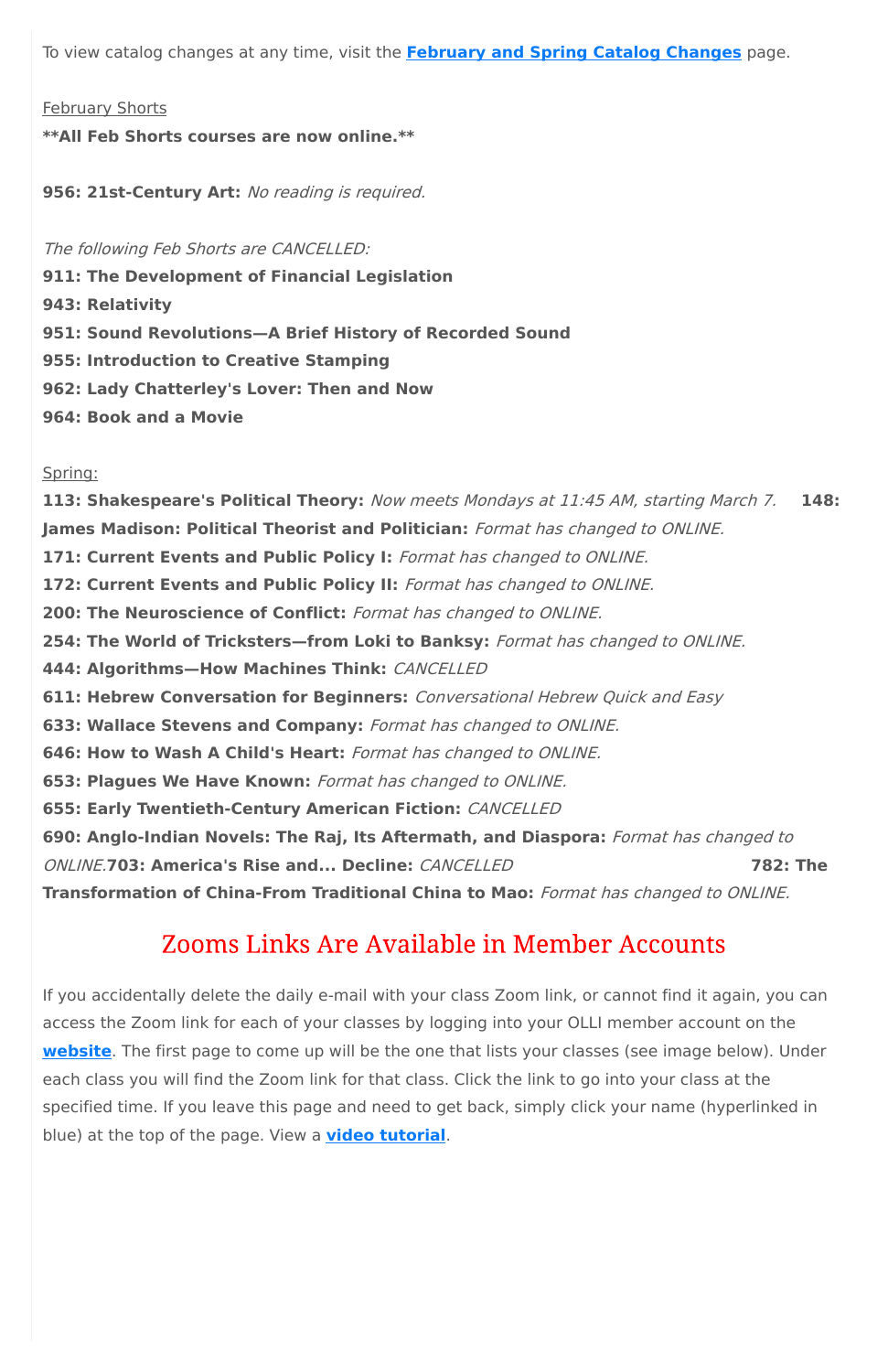| <b>OSHER</b><br>LIFELONG<br>LEARNING<br><b>INSTITUTE</b><br>at American University<br>Washington, DC     |                                                                                                                                                                                                                                                  |               | Welcome Sara!                                 |                                        | Text Size: $\overline{A}$ $\overline{A}$ $\overline{A}$ $\overline{A}$<br>Back to Superuser Logoff<br><b>Join Mailing List</b> |
|----------------------------------------------------------------------------------------------------------|--------------------------------------------------------------------------------------------------------------------------------------------------------------------------------------------------------------------------------------------------|---------------|-----------------------------------------------|----------------------------------------|--------------------------------------------------------------------------------------------------------------------------------|
| <b>HOME</b><br><b>ABOUT</b><br><b>MEMBERSHIP</b>                                                         | <b>STUDY GROUPS</b>                                                                                                                                                                                                                              | <b>SHORTS</b> | <b>LECTURES/EVENTS</b>                        | <b>GIVE</b><br>$\overline{\mathbf{v}}$ | <b>CONTACT</b>                                                                                                                 |
| > Home > My Account                                                                                      |                                                                                                                                                                                                                                                  |               |                                               |                                        |                                                                                                                                |
| <b>MY ACCOUNT</b><br>My Account                                                                          | Overview<br>with OLLI, please update your volunteer interests.                                                                                                                                                                                   |               |                                               |                                        | Thank you for registering. You'll find a summary of your shorts courses below. If you'd like to volunteer                      |
| <b>Edit Account</b>                                                                                      |                                                                                                                                                                                                                                                  |               | <b>MY FEBRUARY SHORTS 2022 SHORTS COURSES</b> |                                        |                                                                                                                                |
| <b>Update Volunteer Interests</b>                                                                        | Registration for February Shorts 2022 ends 2/4/2022                                                                                                                                                                                              |               |                                               |                                        |                                                                                                                                |
| <b>Text Messaging</b>                                                                                    | <b>View Shorts Courses</b>                                                                                                                                                                                                                       |               |                                               |                                        |                                                                                                                                |
| You may register for up to 3 shorts courses. You have 2 choices remaining.<br><b>Add a Shorts Course</b> |                                                                                                                                                                                                                                                  |               |                                               |                                        |                                                                                                                                |
|                                                                                                          | Courses                                                                                                                                                                                                                                          |               |                                               | <b>Status</b>                          | I want to:                                                                                                                     |
| Click on<br>Zoom link<br>here                                                                            | 910: The National Security/Military Challenges<br>Facing the Biden Administration<br>February 14-16<br>$9:45 - 11:15$ AM<br>Class Format: Online<br>Zoom URL: https://olli-dc-<br>org.zoom.us/j/97396647628?<br>pwd=aDdFdnRFaWp6OmplMzJxL01vWkhr |               |                                               | Registered                             | Drop this class                                                                                                                |

# **Books at Politics & Prose**

All February Shorts books are available at Politics & Prose except for the book listed for the class below.

# **961: De l'utilisation de la Femme dans Bel-Ami de Guy de Maupassant**

## **Book: Bel-Ami**

This book is an Amazon published edition which is only available through Amazon.

# **Serendipity Talk: Celebrating John Williams**

**Tuesday, February 1 1:00-2:30 PM Dan Sherman, Celebrating John Williams at 90**

John Williams turns 90 in February and has written some of best-known film scores of all time, including Jaws, Star Wars, E.T., and Schindler's List. This talk will review Williams' long career in the film music genre and show many movie clips he has scored, along with interviews and videos. Join us to celebrate the contributions of this great composer and enjoy some of his greatest scores while learning about their place in the history of film music.

OLLI at AU will celebrate **James Joyce's birthday** on **Wednesday, February 2** from **2:00-5:30 PM online via Zoom**. This will mark the 100th anniversary of the publication of *Ulysses*. The Zoom link

Dan Sherman has taught several courses on musical theater and film musicals at OLLI, along with many other venues in the area. He holds his PhD in economics from Cornell and retired as Managing Director at the American Institutes for Research.

**No registration is required. The Zoom link will be e-mailed the morning of the talk to all those subscribed to the OLLI newsletter.**

# **James Joyce Birthday Celebration**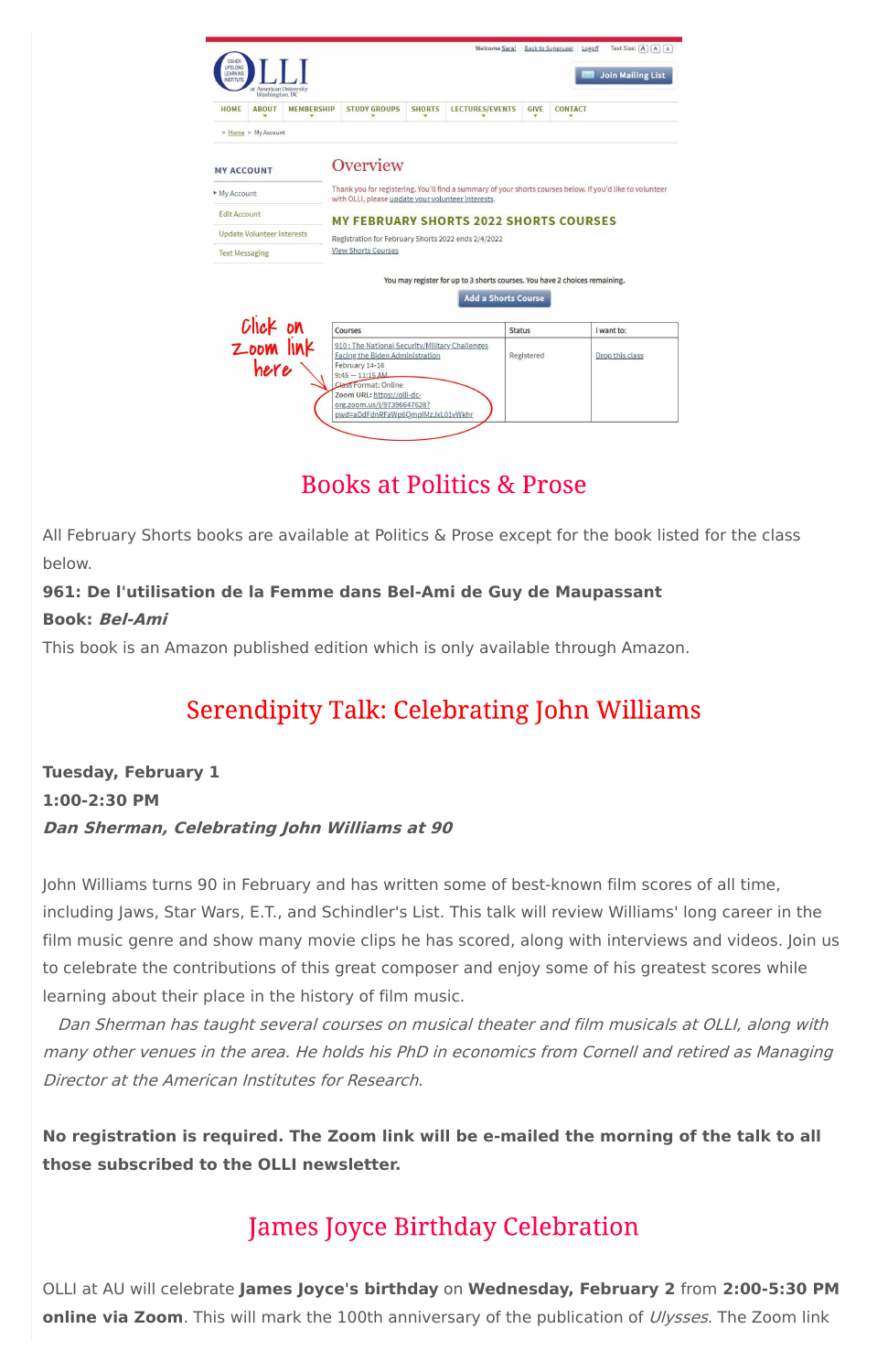will be emailed the morning of the event to everyone who **[registers](https://www.olli-dc.org/EventRegistration/Register/894)**.

You're welcome to participate as a reader or listener in the celebration. If you would like to be a reader please let the organizer, Bob Kolodney, know at **[bobkolive@gmail.com](mailto:bobkolive@gmail.com)**. Thus far we have 10 readers, but we have room for more.

The webpage for the event, where the program and script are available, is at **James Joyce Birthday [Celebration](https://sites.google.com/view/jajoycebirthday2021/james-joyce-birthday-2022?authuser=0) 02-02-2022**. There are also materials from a short introductory course to Ulysses (PDQ Joyce) and last year's JJ birthday celebration.

## **Share OLLI With Your Friends and Family**

The program will consist of readings of passages from all 18 chapters of Ulysses, preceded by passages from some writers who influenced Joyce and followed by passages of writers influenced by him.

Attendees are invited to an online cast party the following day, Thursday, February 3, at 2:00 PM. The Zoom link will be sent out to registrants that morning for anyone who would like to attend.

Staying connected is more important now than ever! Taking OLLI classes via Zoom allows our learning community to stay connected while broadening its horizons and extending its reach. We miss being able to have all in-person classes, but we have adapted, and even thrived, in the age of Zoom-learning.

Now is the time to tell your friends and family, near and far, that we invite them to join the OLLI experience this fall. OLLI at American University is one of 124 OLLIs around the country, all of which are currently online. Each is unique in course content and delivery, but all are dedicated to lifelong learning in their [communities.](https://sps.northwestern.edu/oshernrc/files_nrc/lli_directory_2019.pdf) Whether your friends explore our program or an **OLLI near them**, they will be in for a treat by taking an OLLI class.

# **American University News & Events**

## **Center for Israel Studies**

This spring, American University's Jewish Studies Program and Center for Israel Studies together host a new webinar series of four talks: **"Europe's Jews Before the Holocaust,"** thanks to the generosity of the Knapp Family Foundation.

**Wednesday, February 2 1:00 PM, Online**

## **International Jewish Humanitarianism in the Age of the Great War**

In 1914, seven million Jews across Eastern Europe and the Eastern Mediterranean were caught in the crossfire of warring empires. In response, American Jews developed a new model of humanitarian relief for their suffering brethren abroad. Join author Jaclyn Granick in a discussion with host Lisa Leff. **[Register](https://www.eventbrite.com/e/europes-jews-before-the-holocaust-jaclyn-granick-february-2-tickets-243129144817)**.

#### **School of Public Affairs**

**Wednesday, February 2**

**6:00 PM, Online**

**Gretchen Carlson and Julie Roginsky: Lift Our Voices**

Join WPI Executive Director Betsy Fischer Martin moderate a virtual conversation between